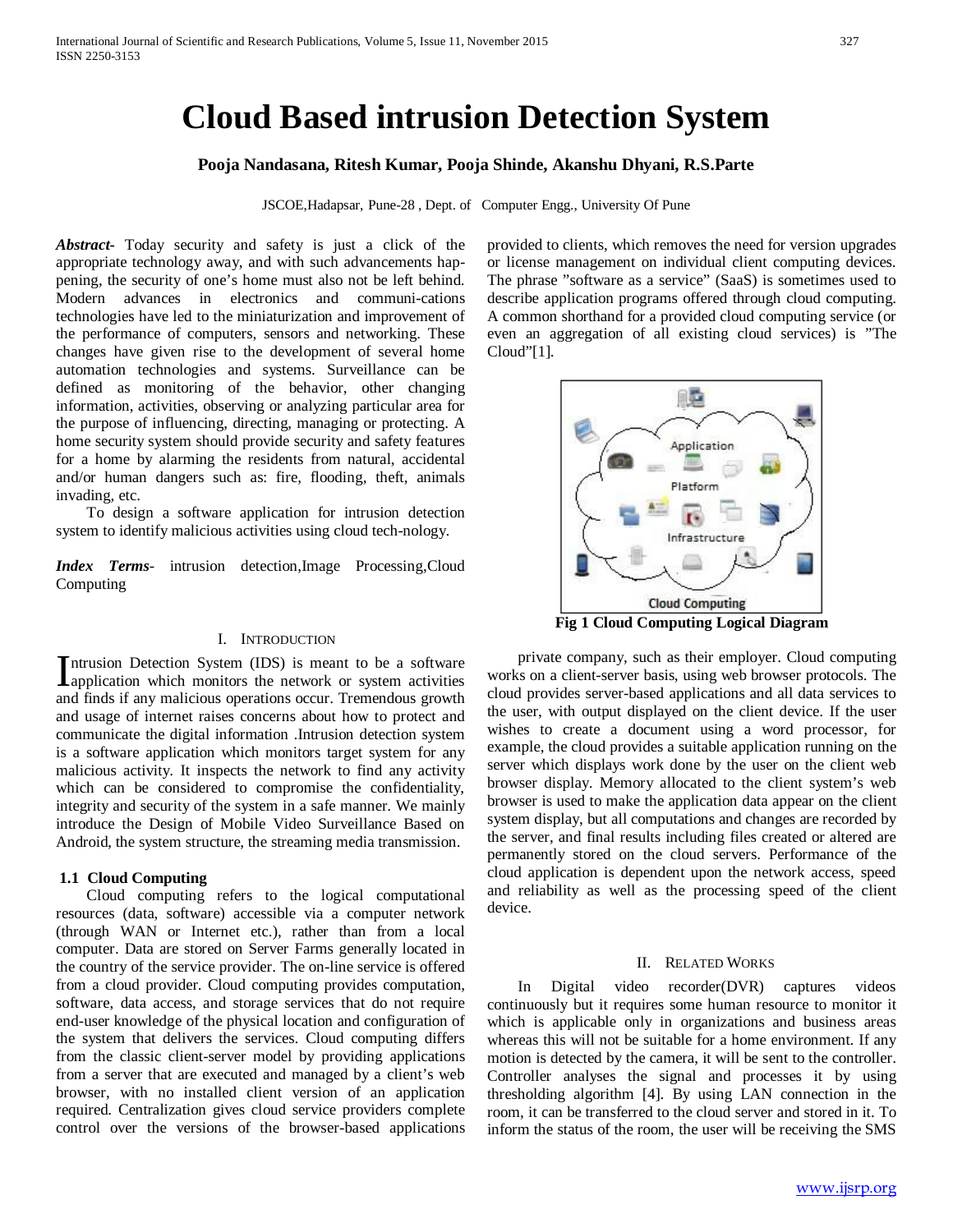International Journal of Scientific and Research Publications, Volume 5, Issue 11, November 2015 328 ISSN 2250-3153

alert in his/her mobile. So, user can view the video of the intruder by entering the URL of the server using internet connection anywhere from the world. If an alert is to be given, the alert button on the page can be clicked so that the alarm rings. Alert is also sent to the nearby police station to protect the house.

# **2.Literature Survey**

| N <sub>0</sub> | <b>Name</b>                                                                                                      | Year | <b>Advantages</b>                                                        | <b>Disadvantages</b>                                             |
|----------------|------------------------------------------------------------------------------------------------------------------|------|--------------------------------------------------------------------------|------------------------------------------------------------------|
| 1              | Design<br>of<br>Mobile<br>Video<br>Surveillance<br>Based on<br>Android                                           | 2012 | Support<br>It<br>iPhone<br>۰<br>Android<br>Phone And<br>Windows<br>Phone | <b>High Cost</b>                                                 |
| $\mathfrak{D}$ | A Domestic<br>Robot –<br>for<br>Security<br>Systems by<br>Video<br>Surveillance<br>Using<br>Zigbee<br>Technology | 2013 | low cost<br>high<br>throughput<br>low<br>latency.                        | short range<br>low<br>Complexity<br>High<br>Power<br>Consumption |

# III. IDENTIFIED PROBLEM

- Interface between hardware
- Saving live video on the cloud
- Extracting frame from the video
- To convert extracted frames into binary images
- Matching that binary image with my constant image
- Sending that image to device through mail service
- Live streaming from cloud



**Fig. Camera Connect in Wall**

## IV. MERITS AND DEMERITS

# **Merits:**

- Provides better security
- Allows fast recognition of the moment abandonment to determine whether a threat exists.

## **Demerits:**

• Interface between hardware



## **fig. Basic Infrastructure Of Intrusion System**

## 5. Flow Chart :-